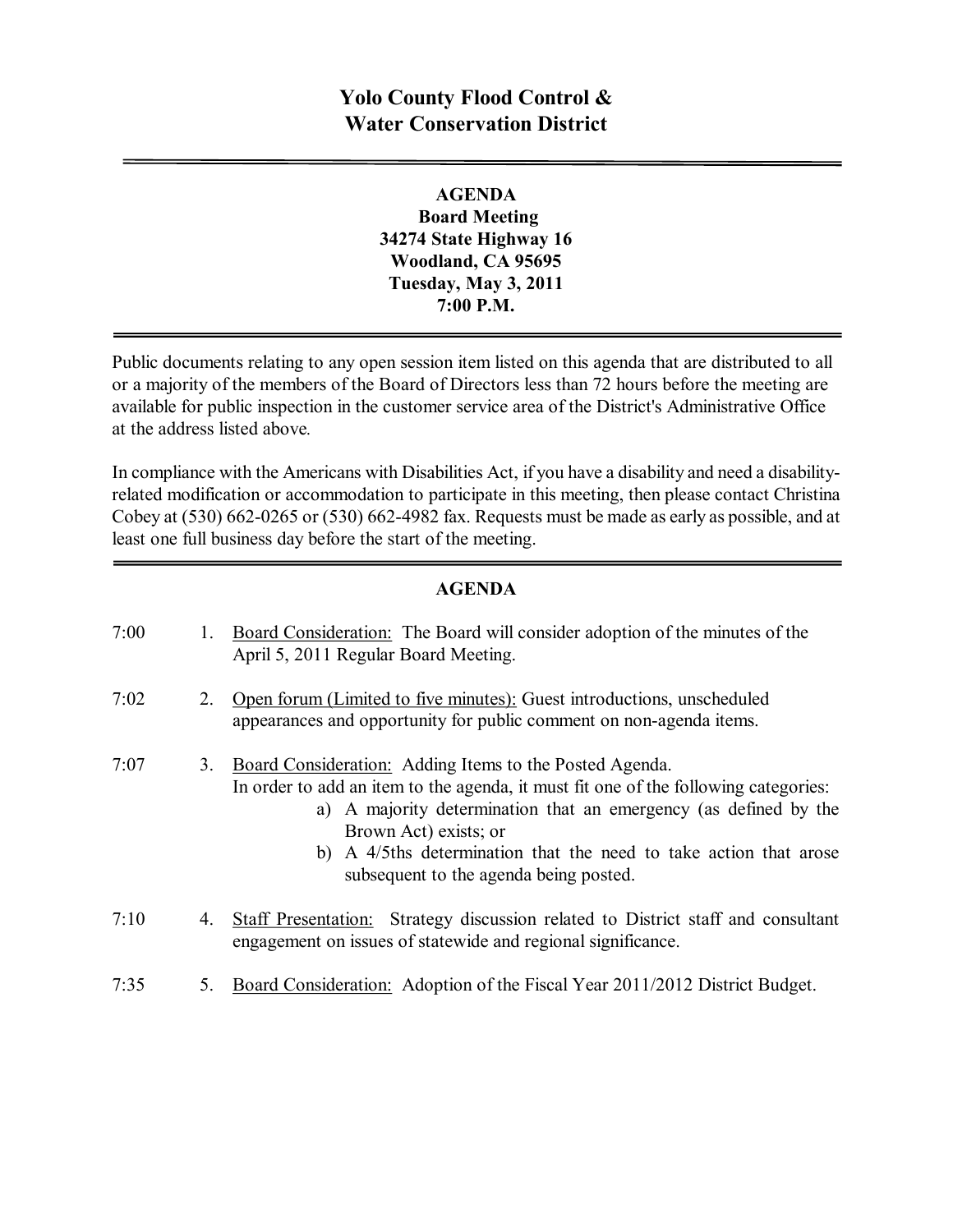| 7:50 | 6. | Directors' Reports: Each member of the Board will have the opportunity to report<br>on meetings and conferences attended during the prior month on behalf of the<br>District.                                                                                         |
|------|----|-----------------------------------------------------------------------------------------------------------------------------------------------------------------------------------------------------------------------------------------------------------------------|
| 7:55 | 7. | Attorney's Report: The District's attorney will report on the following:<br>a) Current legal and legislative activities.                                                                                                                                              |
| 8:05 | 8. | General Manager's Report: The Board will receive a report from the General<br>Manager or designated representatives regarding current general activities and<br>projects of the District.<br>a) General Activities<br>b) Operations, Maintenance and Water Conditions |
| 8:15 | 9. | <b>General Discussion:</b> Opportunity for Board members to ask questions for<br>clarification, provide information to staff, request staff to report back on a matter,<br>or direct staff to place a matter on a subsequent agenda.                                  |
| 8:20 |    | 10. Board Consideration: The Board will consider the approval and the payments of<br>bills.                                                                                                                                                                           |
| 8:25 |    | 11. Closed Session:<br>a) Closed Conference with real property negotiator involving APN 025-<br>010-018, and CCF V, Inc. Instructions to the negotiator may include<br>price, terms of payment, or both. (See Government Code sections<br>54954.5(b) and 54956.8).    |
| 8:58 |    | 12. Closed Session Report<br>Report action and vote, if any, taken in Closed Session                                                                                                                                                                                  |

9:00 13. Adjourn

The public may address the Board concerning an agenda item either before or during the Board's consideration of that agenda item. Public comment on items within the Board's jurisdiction is welcome, subject to reasonable time limits for each speaker. Upon request, agenda items may be moved up to accommodate those in attendance wishing to address that item. Times listed for consideration of agenda items are approximate only. The Board may consider any agenda item at any time during the Board meeting.

I declare that the foregoing agenda was posted at the office of the Yolo County Flood Control and Water Conservation District, 34274 State Highway 16, Woodland, CA on April 29, 2011.

By: \_\_\_\_\_\_\_\_\_\_\_\_\_\_\_\_\_\_\_\_\_\_\_\_\_\_\_\_\_\_\_\_\_\_\_\_\_

Christina Cobey, Administrative Assistant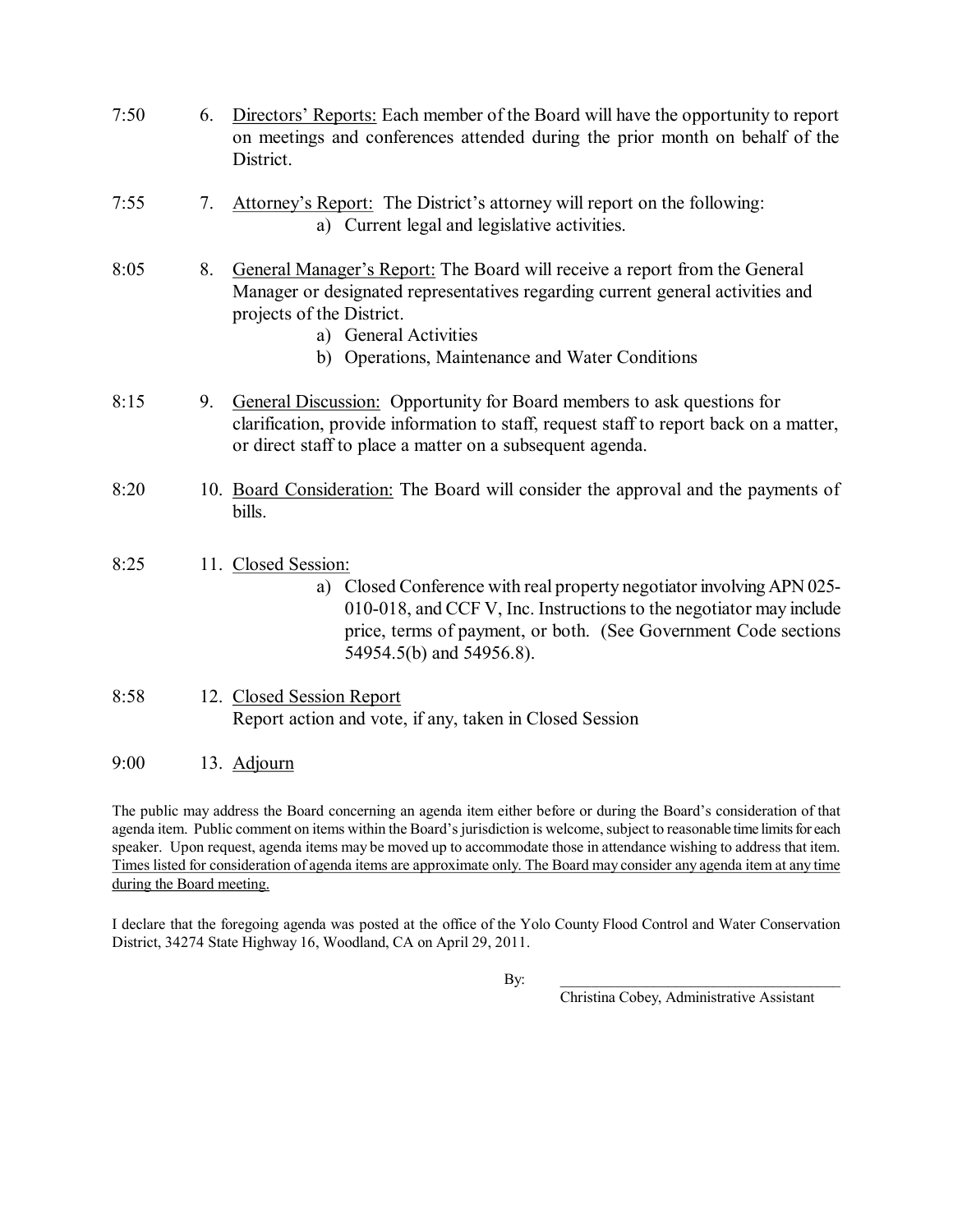

**FLOOD CONTROL & WATER CONSERVATION DISTRICT** 

**BOARD MEETING MINUTES Tuesday, May 3, 2011, 7:00 PM** 

**YCFCWCD Offices 34274 State Highway 16 Woodland, CA 95695**

The regular meeting of the Board of Directors of the Yolo County Flood Control and Water Conservation District was held at 7:00 p.m. on May 3, 2011, at its regular place of business, 34274 State Highway 16, Woodland, California. Chair Rominger convened the meeting. In attendance were:

District Board Bruce Rominger, Chair Jim Mayer, Vice Chair Ann Brice Ron Tadlock Erik Vink

District Staff Tim O'Halloran, General Manager Christy Barton, Assistant General Manager Max Stevenson, Water Resources Associate Ryan Bezerra, Legal Counsel

Members of the Public David Guy, Northern California Water Association Dave Pratt Don Rominger Cindy Tuttle, Yolo County Natural Resources Manager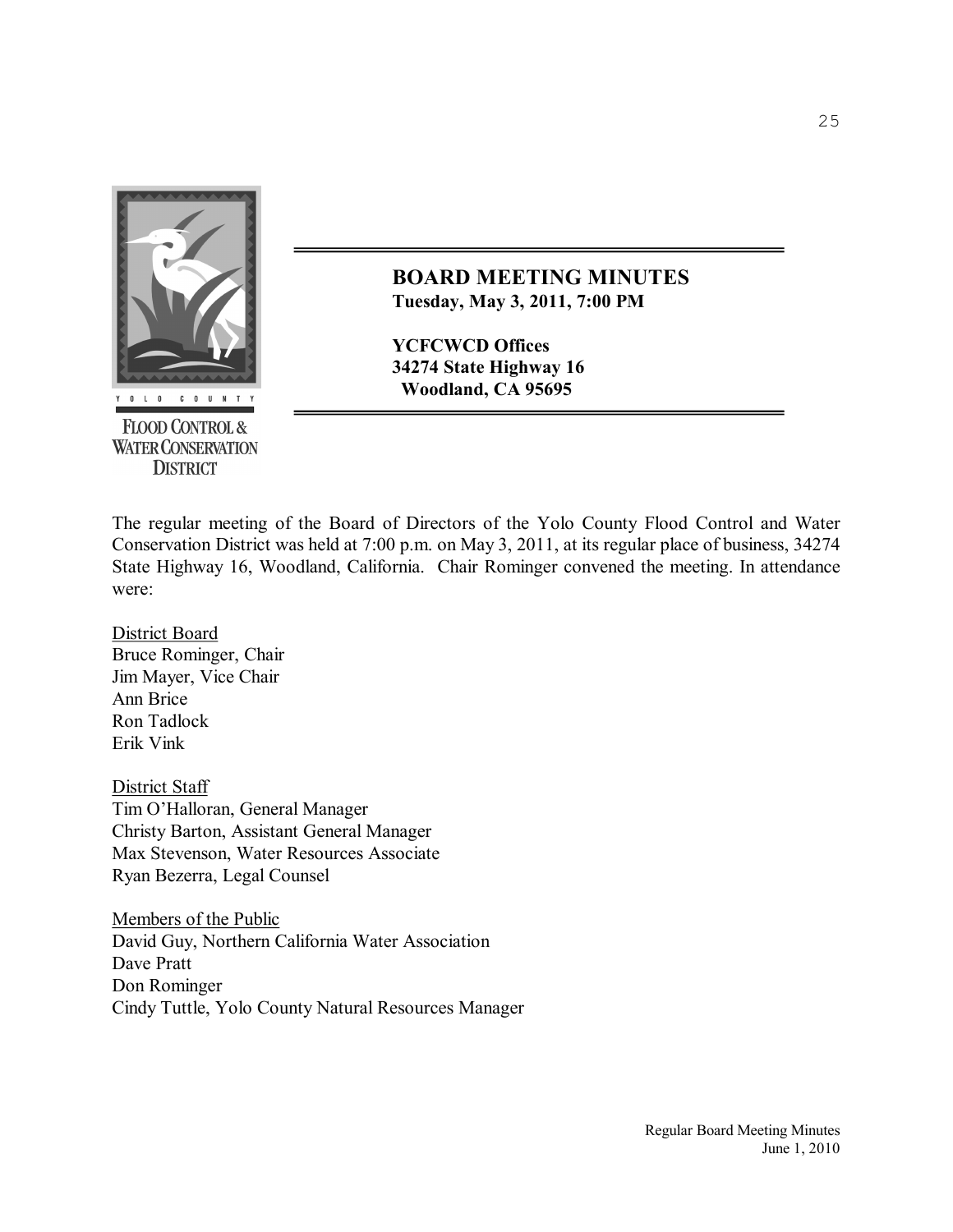## **1. BOARD CONSIDERATION: Approval of Minutes**

**M/S/C** approved the minutes of the April 5, 2011 Regular Board Meeting as corrected.

# **2. OPEN FORUM**

David Guy, President of the Northern California Water Association (NCWA) and CindyTuttle, Yolo County Natural Resources Manager were acknowledged.

Tuttle introduced herself as the Yolo County Natural Resources Manager. Her primary role is to oversee the Cache Creek Area Plan, which includes the Off-Channel Mining Plan and Cache Creek Resources Management Plan. She is also the Yolo County representative to the Water Resources Association of Yolo County, the Delta Technical Advisory Committee, and any other group as the County may designate from time to time.

Tuttle expressed her appreciation to O'Halloran and Water Resources Associate Stevenson for their support in providing information and assistance when requested.

### **3. BOARD CONSIDERATION: Adding Items to the Posted Agenda**

General Manager O'Halloran noted that the agenda had been modified to delete the first sentence in item 11.

### **4. STAFF PRESENTATION: Strategy discussion related to District staff and consultant engagement on issues of statewide and regional significance**

General Manager O'Halloran framed the issue for the Board and reported this item will be a joint presentation by himself, NCWA President David Guy and LegalCounselRyan Bezerra. He reminded the Board of its concerns regarding how it allocates its funds among consultants and organizations. The presentation covered: a) Framework – Background information regarding processes in which the District is engaged; b) Risk Management – How effective are we in indentifying and prioritizing risk and recognizing opportunities that arise; and c) Organization - Is the District organized to effectively respond to current and future externally imposed issues? This discussion is meant to lay the groundwork for future strategic planning meetings for the Board to consider where and on what to focus the District's staff time and money.

Guy provided an update on NCWA's activities since his last presentation to the Board regarding Delta issues. He reminded the Board that the District and much of Northern California have something that others want – water rights. To protect them, NCWA has had to prioritize its approach.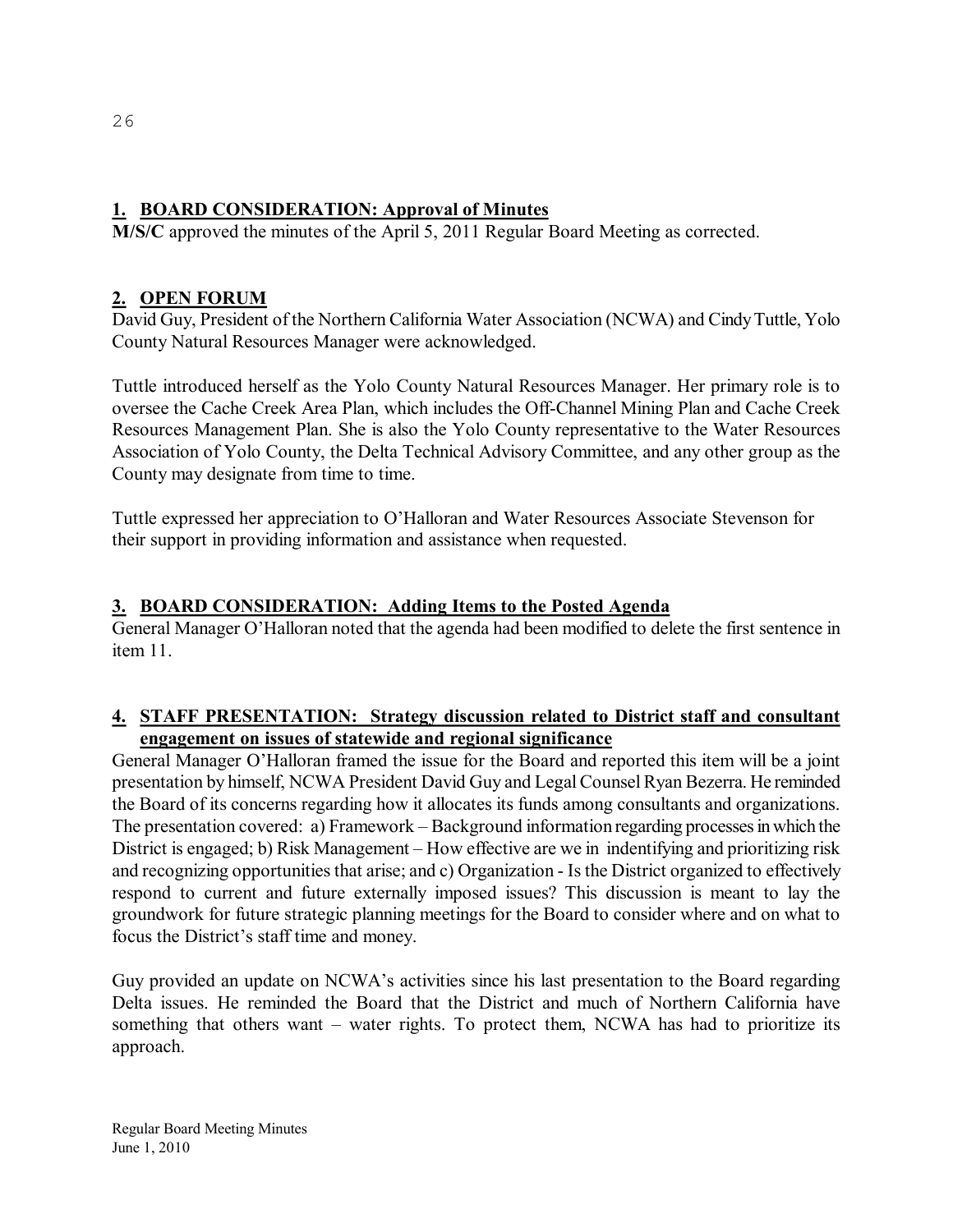First priority was to create a Water Management Task Force. This Task Force is focused on providing technically correct and yet understandable educational material regarding agricultural water use, and water use sustainability in the Sacramento Valley. This is the Grant Davids document that was reported to the Board last fall and is anticipated to be ready for draft review in a few weeks.

The second major issue being addressed concerns Salmon and similar migratory fish. The fishery landscape has excluded consideration of other values, sometimes pitting native/residual fish against salmonids. NCWA hired well known and respected fisheries scientist David Vogel to write a report to address how we can improve the situation and how NCWA members can be proactive regarding salmonid fishery issues.

Third priority is protection of the Pacific Flyway. This element needs to be central to any discussion of water management in the Sacramento Valley.

Guy reported that many of NCWA's activities are a combination of defensive and proactive activities.

Legal Counsel Bezerra provided some background regarding the District's risk regarding Delta requirements. He noted that Cache Creek has a unique relationship with the Delta. Although during flood events Cache Creek provides water through the Yolo Bypass to the Sacramento River and to the Delta, during most times of the year, there is no hydrologic connection between Cache Creek and the Yolo Bypass, much lessthe Sacramento River and Delta. Bezerra reported that, during the Phase 8 proceedings at the State Water Resources Control Board (Water Board), Engineer Francis Borcalli made a presentation to the Water Board to demonstrate that (within the context of the Phase 8 proceedings) Cache Creek water is not hydraulically connected to the Yolo Bypass, Sacramento River or the Delta, at times when the Delta needs water. The Water Board accepted that information and exempted Cache Creek and the District's water rights from making any contribution to meeting increased Delta flow requirements. However, because Cache Creek and the District are located near the Yolo Bypass, the Sacramento River and the Delta, people often assume that there must be a connection and accordingly assume that the District should be subject to anynew regulation related to the Delta. For example, in recent months, the Delta Stewardship Council (Council) identified the District as a responsible agency to carry out the Delta Plan.

The Council's staff and consultants have issued a second draft Delta Plan, under which the Council would attempt to regulate diversions and water agencies' operations in most of the state. Although the Council only has regulatory power over actions that occur at least in part in the Delta, the Delta Plan will influence other agencies, including regulatory agencies such as the State Water Resources Control Board.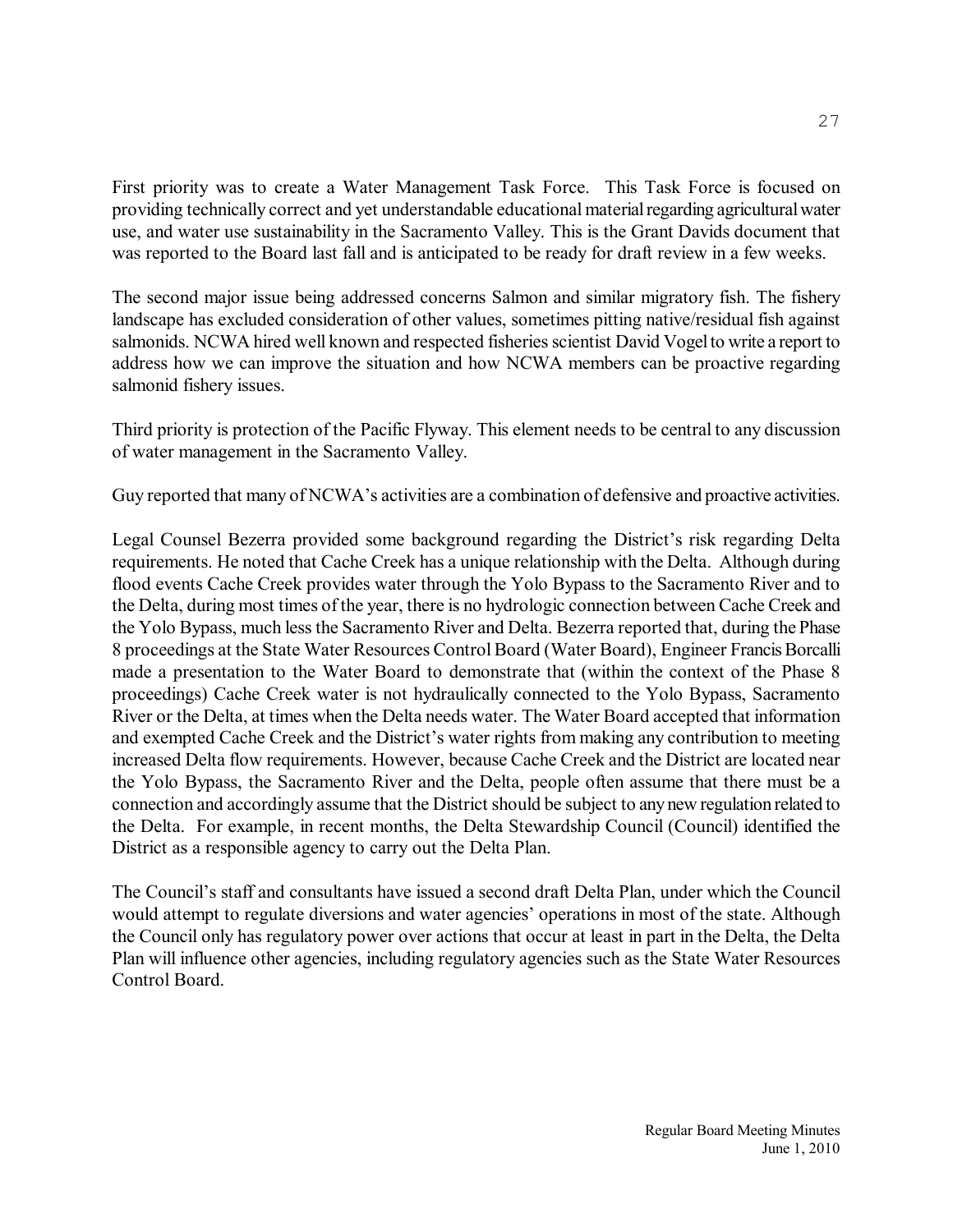### 28

The Association of California Water Agencies (ACWA) has created an Ag/Urban working group that involves many water agencies, including Ag, Urban, Northern and Southern California agencies. The group is currently working on comments regarding the Draft Delta Plan. O'Halloran, Guy and Bezerra are participating in that group.

O'Halloran noted that Bezerra is only reporting on one of the many processes in play. Additionally, there is a lot of different legislation being proposed. The questions the Board needs to consider are "Are we organized to effectively address the issues facing us? How do we prioritize and allocate staff time and District funding? How do we create opportunities, collaborations and partnerships to increase our impact and effectiveness with the least financial impact on the District?

Bezerra reported that Guy and NCWA are very effective talking with legislators and that the Bartkiewicz firm and others provide assistance regarding policy issues. He also noted that, where his firm was providing assistance, the billing was allocated among the various beneficiaries of the work. Guy provided the Board a May 2011 NCWA white paper "State Funding Mechanisms: Water Taxes and Fees in an Era of Continuing Fiscal Subsidence" noting how NCWA is leveraging the member's dues to accomplish major goals for its members, such as challenging the State's Water Right Fees.

Director Mayer stated that the Board will need to meet to strategize and consider a number of questions regarding internal operations vs. external affairs and having defensive vs. proactive agendas. Simply put the Board needs to consider: What are the District's goals? How does the District set priorities? How should the District allocate its money and staff time?

Director Vink affirmed the need for the Board to meet outside the regular monthly meeting to consider these issues.

Cindy Tuttle reported that Yolo County has also been trying to determine how it should move forward. Should the County be taking a proactive position or a reactionary one? The Delta Counties Coalition, which includes Contra Costa, San Joaquin, Sacramento, Solano and Yolo Counties, is working to share the costs and workloads, but each county has its own unique concerns and issues regarding the Delta. Yolo County is concerned about the economics due to loss of agricultural land and flooding of the Yolo Bypass during summer growing season. To the extent the County and District can partner on issues, Tuttle would like to do so.

# **5. BOARD CONSIDERATION: Adoption of the Fiscal Year 2011/2012 District Budget**

General Manager O'Halloran provided a PowerPoint presentation review ofthe proposed FiscalYear (FY) 2011/12 budget. He stated that the purpose of the budget is to provide both a planning and a financial control document. He reviewed the Budget Summary provided in the Board Agenda package, including the main drivers of both revenues and expenses, significant changes from the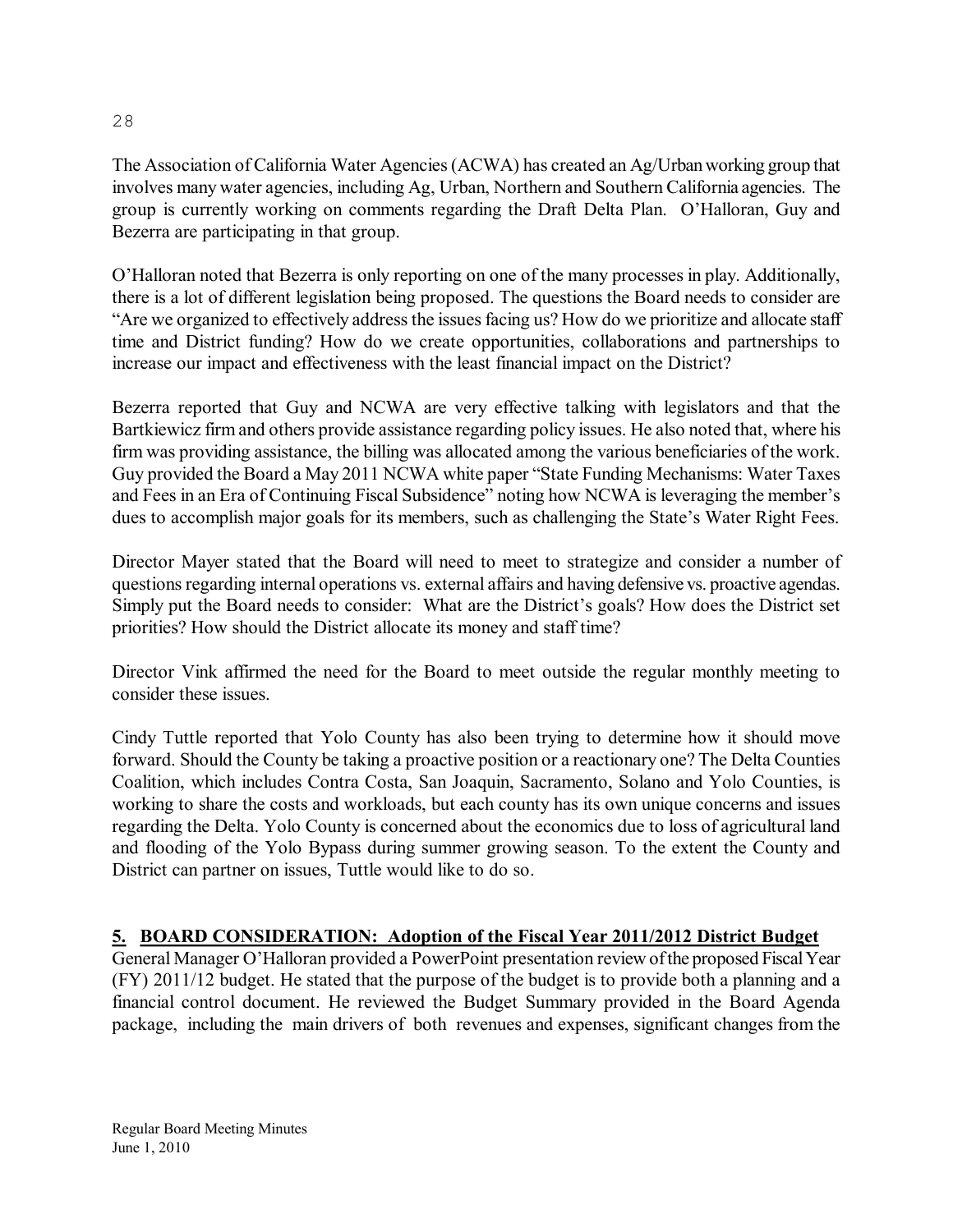prior year budget, and the proposed Capital Budget. He noted the resulting \$100,000 deficit that will have to come from the District's reserves.

Director Vink informed O'Halloran that the Board would like to be kept apprised regarding the expenditures from the Capital Budget.

O'Halloran noted that the current District business model is not sustainable. In a year with a fullwater supply, the District should not expect to incur a \$100,000 loss. The District needs to look forward and make some changes. Issues to consider include:

- 1. Exploring Opportunities to save money or increase revenue e.g. hydro operations, automation, partnerships, grants, conjunctive use to increase sales and efficiency;
- 2. Change Rate Schedule to include more steps;
- 3. Update the Infrastructure Program and estimated costs; and
- 4. Convene a Board Strategic Planning session

Vink reported that he and Director Tadlock, as the Finance Committee, had met three times with O'Halloran and Financial Supervisor McGriff to examine the proposed draft budget and refine it. He noted that the Committee felt that the numbers are conservative, but a realistic estimate that calls for dipping into the District's reserves.

Tadlock noted that the District's estimates for budget income and expenses are usually pretty close to the actual figures.

Vink reported that the Finance committee recommended adoption of the proposed budget as presented.

The Board thanked O'Halloran and McGriff for their work on the budget.

**M/S/C** adopted the FY 2011/12 Budget as presented.

## **6. DIRECTORS' REPORTS**

Director Brice reported that she and General Manager O'Halloran had met as the Environmental Committee. Chair Rominger was not been able to participate. They met to discuss the departure of Environmental Program Manager Lorenzato and Resources Associate Hunt, and to consider how to effectively advance the District's stewardship program.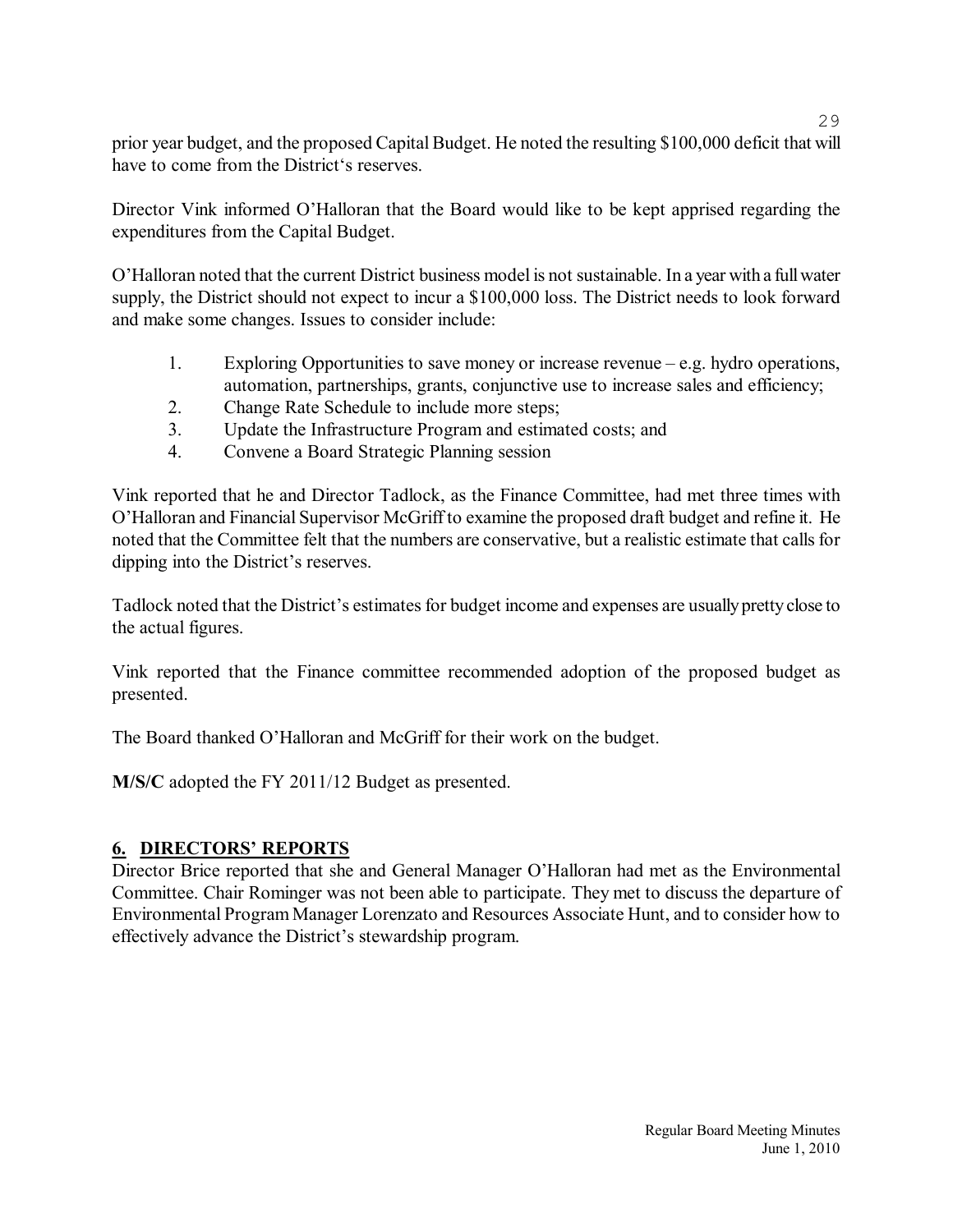30

#### **7. ATTORNEY'S REPORT**

Legal Counsel Bezerra reported on a number of legislative bills that might be of interest to the District.

SB 34 (Simitian) - includes \$10 per irrigated acres in water fees to fund state and regional water management activities.

AB 576 (Dickinson) includes a study to evaluate how to fund the Delta Stewardship Council, including through possible water diversion fees.

SB 200 (Wolk) – includes assurances of no redirected adverse impacts from the Bay-Delta Conservation Plan.

SB 571 (Wolk) – attempts to require that decisions about investments in water projects be made through new regional agencies, similar to the regional agencies that make decisions about transportation investments.

SB 834 (Wolk) – would require that integrated regional water management plans for areas that use water from the Delta water or the Delta watershed show how that region is working to be more self-reliant

#### **8. GENERAL MANAGER'S REPORT**

General Manager O'Halloran reported on flood releases from Clear Lake and the start of the irrigation season. Additionally, he reported that the Moore Siphon is leaking. The District has engaged the United States Geological Service (USGS) to evaluate and quantify the size of the leak.

#### **9. GENERAL DISCUSSION**

None

#### **10. BOARD CONSIDERATION: Payment of Bills**

**M/S/C** approval for the following claim(s) for payment:

Yolo County Flood Control Checks: #45483, 45488, 45544-45558

#### **11. CLOSED SESSION**

Regular Board Meeting Minutes June 1, 2010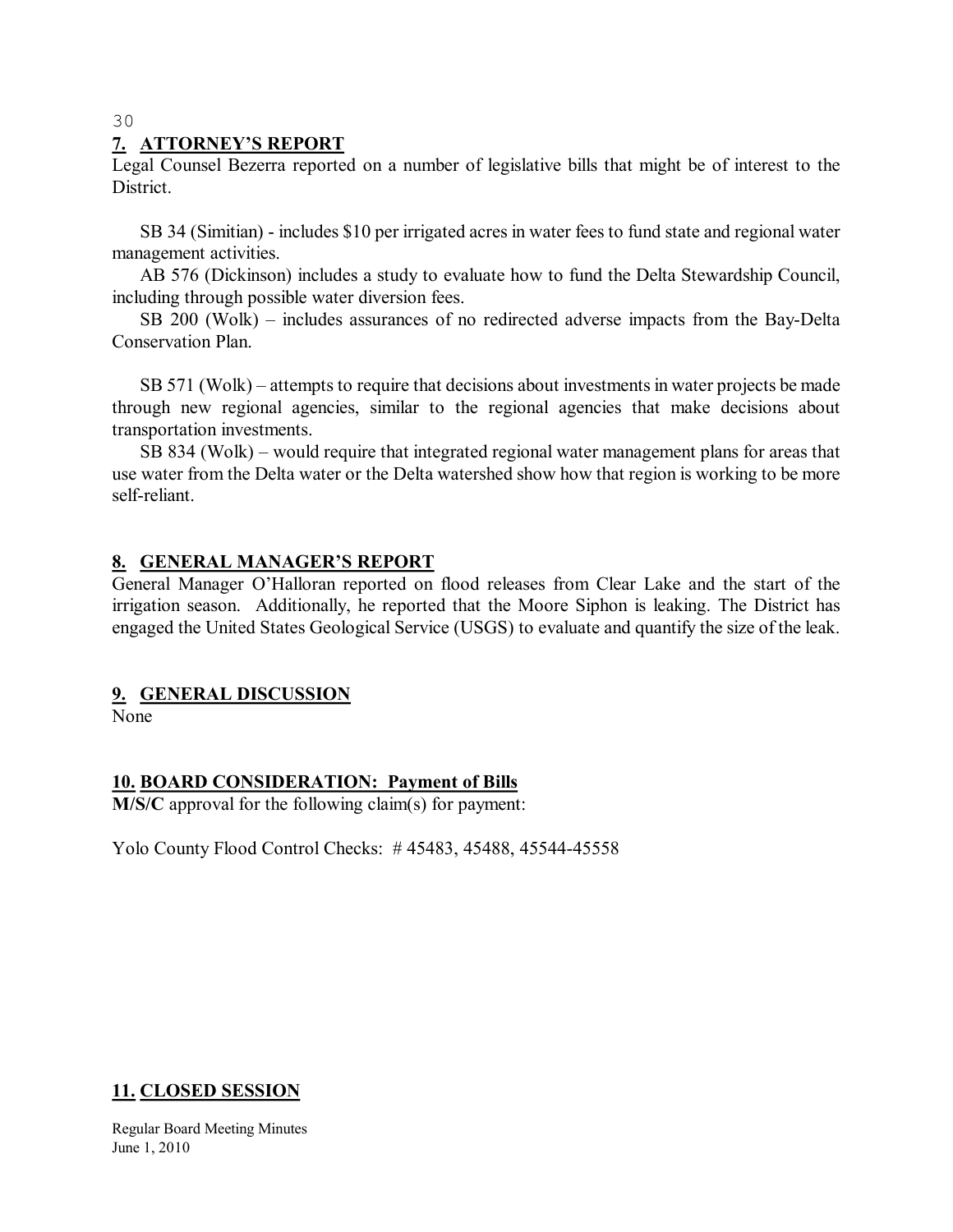The meeting was adjourned to Closed Session under:

a) Government Code sections 54954.5(b) and 54956.8. Conference with real property negotiator O'Halloran involving APN 025-010-018, and CCF V, Inc. Instructions to negotiator may include price, terms of payment, or both. Persons attending other than the Board included Legal Counsel Bezerra, Negotiator and General Manager O'Halloran, Assistant General Manager Barton, and Water Resources Associate Stevenson.

### **12. CLOSED SESSION REPORT**

Chair Rominger reconvened the regular meeting. Legal Counsel Bezerra reported there was no action to report from Closed Session.

### **13. ADJOURN**

There being no further business to come before the Board, the meeting was adjourned.

Bruce J. Rominger, Chair

 $\mathcal{L}_\text{max}$  , and the set of the set of the set of the set of the set of the set of the set of the set of the set of the set of the set of the set of the set of the set of the set of the set of the set of the set of the

ATTEST:

 $\overline{\phantom{a}}$  , which is a set of the set of the set of the set of the set of the set of the set of the set of the set of the set of the set of the set of the set of the set of the set of the set of the set of the set of th Tim O'Halloran, Secretary